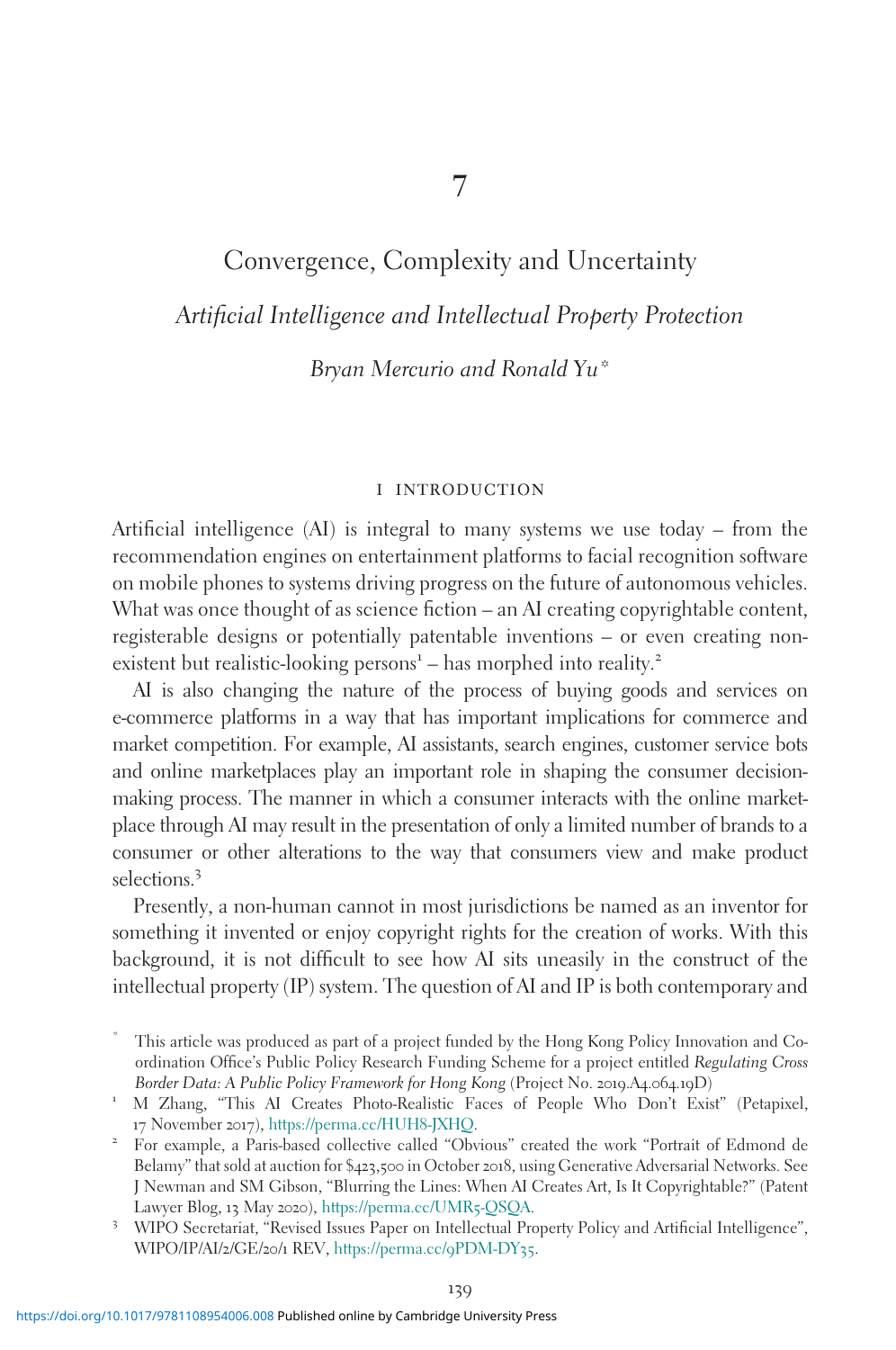pressing. In fact, the issue has been deemed so important and urgent that the World Intellectual Property Office (WIPO) held a "Conversation on IP and AI" event in September 2019, followed by a public consultation in which it received over 250 submissions, a consultation paper,<sup>4</sup> an event in February 2020 on "Copyright in the Age of Artificial Intelligence"<sup>5</sup> and a second "Conversation on IP and AI" in July 2020.

Some of the urgency behind this activity lies in the fragmentation of norms stemming from a lack of international guidance. The matter is made even more urgent by the notoriety surrounding the recent rejection of the granting of patents by patent offices in the USA, UK and Europe to an AI named DABUS (which stands for "Device autonomously bootstrapping uniform sensibility"), who the owner claims invented "food container" and a "device and method for attracting enhanced attention" autonomously without any form of human intervention.<sup>6</sup>

The time is thus ripe to address the profound role the IP system has in AI, not only because it can protect but also serve to block access to key AI technologies (for example, by patent holders preventing others from using patented technologies). This chapter first defines the concept before evaluating the state of play in regards to AI and patents, trade secrets and copyright. In so doing, the chapter raises substantive issues relating to AI which challenge the norms and standards of the IP system. Next, the chapter evaluates issues concerning IP in the data used by an AI system. Finally, the chapter briefly touches on the profound question of the purpose of IP, and the consequences of AI as an IP holder.

#### ii difficult to devise and define

Before even thinking of how to address issues relating to AI and IP, it is necessary to understand some of the more esoteric aspects of IP and how these could affect policy decisions regarding AI inventions. In order to do so, however, it is necessary to first agree on certain definitions. This was likely one of the first set of challenges that WIPO encountered when launching its consultation. Defining AI for legal purposes is not straightforward, given the wide range of ideas and opinions as to what constitutes "AI". To avoid any lengthy debates, this chapter will simply adopt the definitions WIPO used in its consultation paper:

- AI is a discipline of computer science that is aimed at developing machines and systems that can carry out tasks considered to require human intelligence, with
- <sup>4</sup> See "Artificial Intelligence and Intellectual Property Policy" (World Intellectual Property Organization (WIPO)), [https://perma.cc/](https://perma.cc/587U-WN49)587U-WN49. The Consultation Paper was subsequently
- heavily revised in May <sup>2020</sup> on the basis of comments and further reflection. <sup>5</sup> See "Copyright in the Age of Artificial Intelligence" (Copyright.gov, <sup>5</sup> February <sup>2020</sup>), [https://perma](https://perma.cc/LKB8-7VEG)
- $^6$  See "AI 'DABUS' Autonomous Inventor, But Not Official" (Meyer-Dulheur MD Legal Patentanwalte Partg MBB, 17 February 2020), [https://perma.cc/](https://perma.cc/57CV-SYSH)57CV-SYSH; K Baretto, "'DABUS MACHINE': The Harbinger to Debates on Artificial Intelligence as an 'Inventor' under Patent Law" (RGNUL Student Research Review, 22 February 2020), [https://perma.cc/](https://perma.cc/9EWW-TKJP)9EWW-TKJP.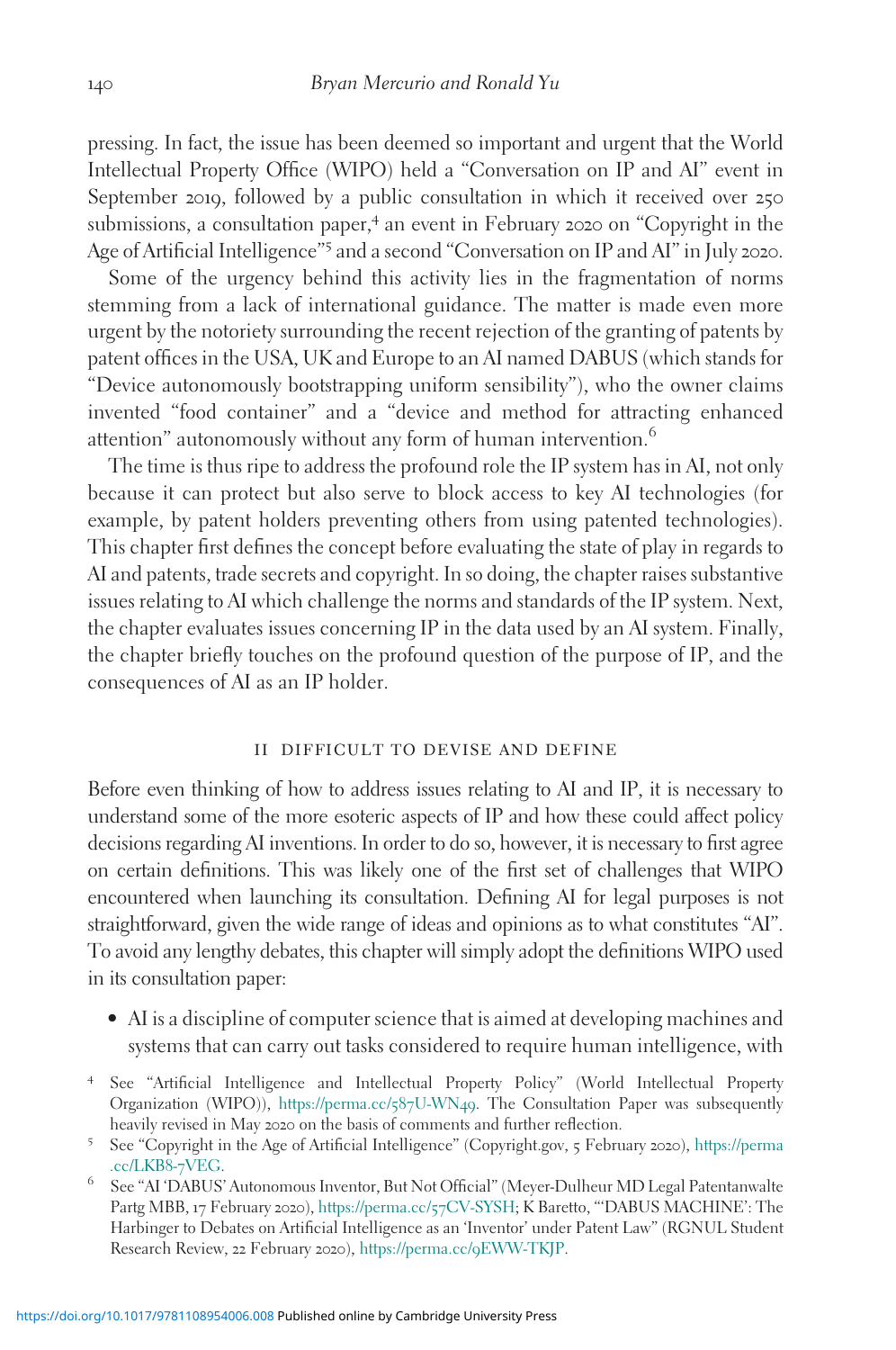limited or no human intervention. AI generally equates to "narrow AI" which is techniques and applications programmed to perform individual tasks. Machine learning and deep learning are two subsets of AI.<sup>7</sup>

• "AI-generated" and "generated autonomously by AI" are terms that are used interchangeably and refer to the generation of an output by AI without human intervention. This is to be distinguished from "AI-assisted" outputs that are generated with material human intervention and/or direction.<sup>8</sup>

While these definitions are sufficient for our purposes, it should be noted that defining what constitutes an AI-generated invention or creation is far more difficult than it appears at first glance, given both the wide continuum between AI that was created autonomously<sup>9</sup> and with some human input (which itself may have been augmented, for example with artificial creativity augmentation<sup>10</sup> or other AI). The full set of arguments as to what is or is not an AI-generated invention is beyond the scope of this chapter,<sup>11</sup> but suffice to say that the definition of AI is perhaps not completely finalized and static.

## iii artificial intelligence as an intellectual property **HOLDER**

With AI defined, we can now proceed to examine the questions of:

- whether AI-generated inventions, creations or designs can be granted IP protection;
- how such inventions, creations and designs should be treated in legislation or by governmental agencies; and
- whether the law should require that a human being be named as an inventor or author or whether it should permit an AI application to be named as the inventor (which naturally raises the question of whether an AI could have legal personhood).

Of course, a large part of the problem here is that current laws never envisaged a situation where AI systems could create and invent on their own, with a minimal nexus with a human being. In such a circumstance, a human could not technically

- Search Algorithms" (Javatpoint), [https://perma.cc/](https://perma.cc/64NU-AKM4)64NU-AKM4. <sup>8</sup> WIPO Secretariat, WIPO Conversation on Intellectual Property (IP) and Artificial Intelligence (AI), Second Session, Revised Issues Paper on Intellectual Property and Artificial Intelligence, WIPO/IP/ AI/2/GE/20/<sup>1</sup> REV, <sup>21</sup> May <sup>2020</sup>. <sup>9</sup> It should be noted that there is a human connection in fully autonomous systems and as long as
- computers rely on instructions defined by a human as to how to solve a problem, the separation between human and non-human (algorithmic) ingenuity is, in itself, artificial.<br><sup>10</sup> On this topic, see N-M Aliman and L Kester, "Artificial Creativity Augmentation", paper delivered at
- AGI-20 Conference, 25 June 2020, [https://perma.cc/SR](https://perma.cc/SR2Z-UMEK)2Z-UMEK.<br><sup>11</sup> Those wishing to explore a more robust discussion on this subject should read the excellent paper by
- D Kim, "'AI-Generated Inventions': Time to Get the Record Straight?", 69 GRUR International 443.

<sup>7</sup> Deep learning is regarded by some as a subset of machine learning. See, for example, "Uniformed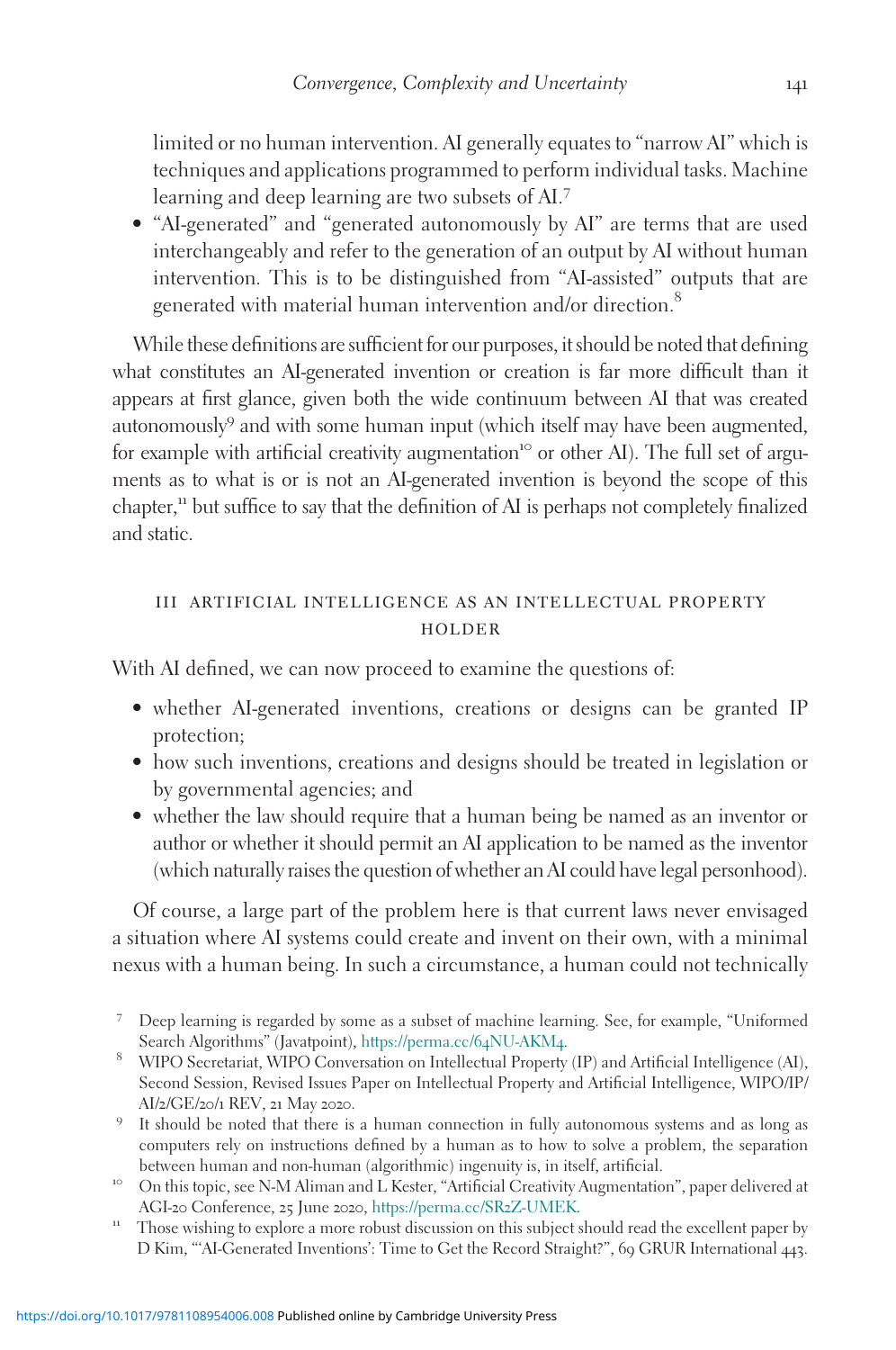be listed as author or inventor. Yet current laws in most jurisdictions also prevent the AI from being named an author or inventor, and thus AI inventions are left in a lacuna without legal protection, which returns us to the question of whether AIgenerated content, inventions and the like warrant IP protection. If AI inventions and creations are allowed IP protection, should there be new systems of examination (for patents) or protection (for copyright) for such works? Finally, if AI inventions and creations are denied IP protection, would this incentivize organizations and individuals to conceal the involvement of AI, and if AI were involved, how could it even be detected? On top of these, there are questions specifically related to patents, trade secrets and copyrights which will be addressed in subsections A to  $D^{12}$ .

### A Patents and Trade Secrets

At first glance, obtaining patent protection for an AI-generated invention appears straightforward; such an invention would be patentable if it meets the definition as set out by Article 27.1 of the Trade-Related Aspects of Intellectual Property Rights (TRIPS) Agreement and domestic legislation:

patents shall be available for any inventions, whether products or processes, in all fields of technology, provided that they are new, involve an inventive step and are capable of industrial application ... and patent rights enjoyable without discrimination as to the place of invention, the field of technology and whether products are imported or locally produced.

Thus, in order to qualify for protection, an invention must meet the following conditions:

- novelty meaning it is not part of the state of the art (as defined by the relevant patent law);
- inventiveness (or non-obviousness); and
- utility (or industrial applicability) which means, among other things, that it is capable of actually working in the real world (e.g. an invisibility cloak, similar to what one might see in Star Trek or Harry Potter, would not meet this test).

These conditions distinguish an invention from a mere discovery of, say, a naturally occurring phenomenon or equation.<sup>13</sup> Thus, discovering that a wave coming from the earth's core that interferes with satellite broadcasts is useful, but not

<sup>&</sup>lt;sup>12</sup> Other important questions regarding the ramifications inventorship and ownership would have on related issues such as infringement, liability or dispute resolution – or even how, if an AI were an inventor, it could enter into contracts – are beyond the ambit of this chapter. On the latter, see A Chan, "Can an AI Be an Inventor? Not Yet" (MIT Technology Review, 8 January 2020), [https://perma](https://perma.cc/JNU8-EYLJ) [.cc/JNU](https://perma.cc/JNU8-EYLJ)8-EYLJ.<br><sup>13</sup> See, for example, Diamond v Chakrabarty 447 U.S. 303 (1980); J.E.M. Ag Supply v. Pioneer Hi-Bred

Int'l (USSC (2001)).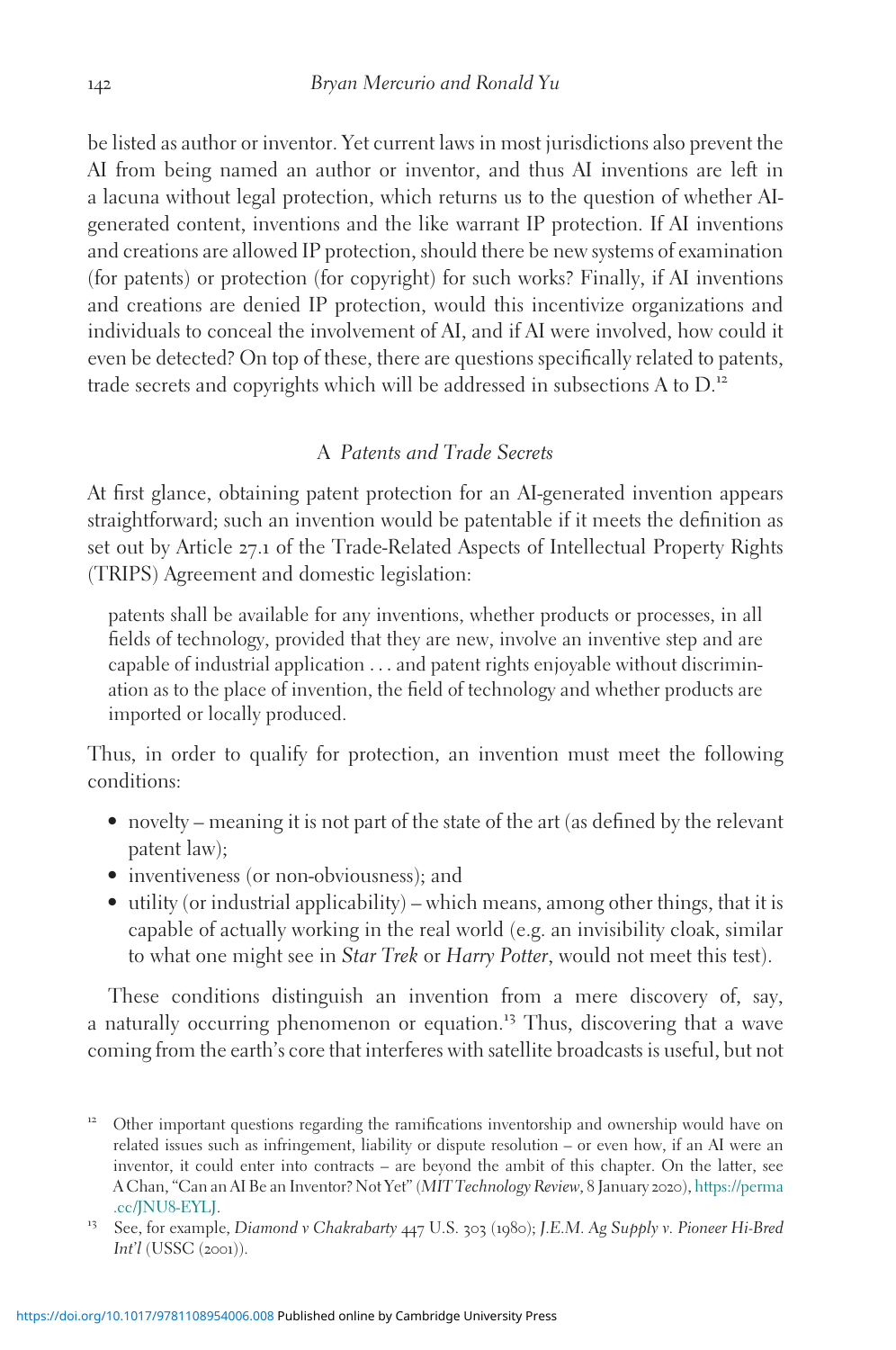patentable, whereas inventing a device which filters the interference would be a patentable invention.

Inventiveness (and novelty) are judged from the standard of a person skilled in the art (i.e. the "skilled person") standard.<sup>14</sup> The skilled person is a legal fiction of a person who knows everything about a particular field yet is not creative or imaginative. While the standard of the skilled person differs across jurisdictions,<sup>15</sup> Laddie, J. discussed the nature of the skilled (but non-inventive) person in the art in the case of Pfizer Ltd.'s patent:

This is not a real person. He is a legal creation. He is supposed to offer an objective test .... He is deemed to have looked at and read publicly available documents and to know of public uses in the prior art. He understands all languages and dialects. He never misses the obvious nor stumbles on the inventive. He has no private idiosyncratic preferences or dislikes. He never thinks laterally. He differs from all real people in one or more of these characteristics. A real worker in the field may never look at the piece of prior art – for example he may never look at the contents of a particular public library – or he may be put off because it is in a language he does not know. But the notional addressee is taken to have done  $\mathrm{SO}^{16}$ 

AI potentially challenges the standard of inventiveness in three ways. First, many AI systems work by sifting through vast amounts of data to find patterns, which some liken to the process of discovery, which is problematic as it is generally accepted that utilizing something that already exists in nature is a "discovery", and therefore not patentable.<sup>17</sup> Second, as an AI has far greater capacity to analyse vast amounts of data trained with specific data from designated fields of art than any human, such an AI not only will more easily find inventions obvious but, if taken to its logical extreme, it could not only become a skilled person but might also find all inventions obvious.<sup>18</sup> Third, as AI is increasingly employed in research and development (R&D), there is the potential to raise the standard of inventiveness of developers and those skilled in the art. What these potential issues mean is that in order to accommodate AI, there may have to be a re-think of the inventiveness standard – this will be difficult and lead to many unintended consequences. For example, raising the bar for inventiveness

<sup>&</sup>lt;sup>14</sup> In the USA the skilled person is known as "A person having ordinary skill in the art" (PHOSITA).<br><sup>15</sup> N Khanna and J Gulati, "Knowledge/Skill Standards of a 'Person Skilled in Art': A Concern Less"

<sup>(2018) 17</sup> John Marshall Review of Intellectual Property Law 588.<br>
<sup>16</sup> The Asia File Products Sdn Bhd v. Brilliant Achievement Sdn Bhd  $\Im$  2 Ors, MTKL GS No. 05 (IP)-

<sup>22</sup>–<sup>47</sup> (2010), citing [2001] FSR <sup>201</sup>. <sup>17</sup> For further analysis, see R Yu, "Should an Invention Created by Machine Learning Be Patentable?" (WIPO Public Consultation on AI and IP Policy – Submissions, 15 December 2019), [https://perma.cc](https://perma.cc/AV9W-XPC5)

<sup>/</sup>AV9[W-XPC](https://perma.cc/AV9W-XPC5)5. <sup>18</sup> R Abbott, The Reasonable Robot: Artificial Intelligence and the Law (Cambridge, Cambridge University Press, 2020), at 93. The concern that the "skilled person" should need to be raised in light of AI or that inventive AI might even represent the skilled person has been raised in recent literature. See R Abbott, "Everything Is Obvious" (2018) 66 UCLA Law Review 2.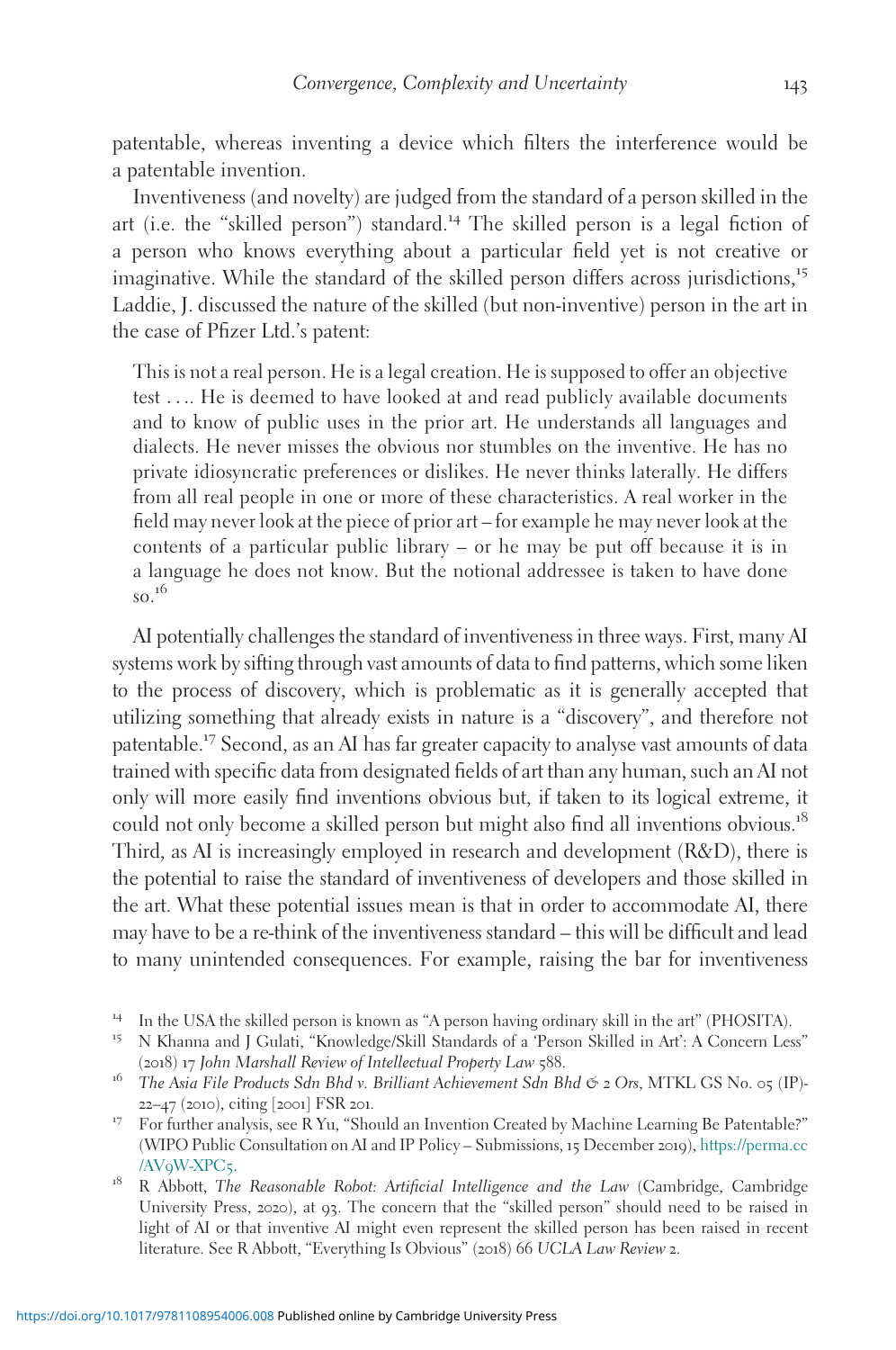would ensure information and discoveries are not locked away but may make it harder for ordinary human inventors to acquire a patent.<sup>19</sup>

In addition to the three standards of patentability, a patent application must also provide for sufficient disclosure of the invention to enable a skilled person to reproduce the invention.<sup>20</sup> This is in keeping with the patent system's other goal to promote social and technical advancement and increase public welfare through the disclosure of inventions to the public for the benefit of the public at large. AI-related issues pose a significant challenge to the system in this regard – simply stated, what does one need to disclose when dealing with an AI-generated invention? The answer is not as simple as one might think given that the outcomes of an AI invention might change depending on the input data and/ or the algorithms.<sup>21</sup> Additional questions involve unique complexities and will lead to divergences of opinion, such as: must algorithms used by the AI be disclosed as part of a patent application by an AI? Should data used by the AI also be disclosed as well, and if so, how much data? Does the human expertise used to select and curate the data and train the algorithm be disclosed, and if so, to what extent? Requiring strict standards which demand inventors to supply greater detail and precise information may mean inventors simply bypass the patent system in favour of maintaining the invention as a trade secret. This in turn may not be to society's benefit. In short, the difficulties with enablement/ disclosure should not be underestimated given the potential size of the data sets involved.<sup>22</sup>

Finally, the Trade-Related Aspects of Intellectual Property Rights (TRIPS) Agreement allows (but does not require) members to create exceptions to patentability, such as inventions "necessary to protect ordre public or morality, including to protect human, animal or plant life or health or to avoid serious prejudice to the environment",<sup>23</sup> and diagnostic, therapeutic and surgical methods for the treatment of humans or animals as well as plants and animals other than micro-organisms, and essentially biological processes for the production of plants or animals other than

<sup>&</sup>lt;sup>19</sup> J Wu, "High Patent Quality Standards Have Caused U.S. to Lose Technological Advantages" (IP Watchdog, 8 August 2017), https://perma.cc/T52C-YMSN.

<sup>&</sup>lt;sup>20</sup> See Biogen v. Medeva  $\left[1997\right]$  RPC, at 1.<br><sup>21</sup> On the issue of explainability, see AD Selbst and S Barocas, "The Intuitive Appeal of Explainable Machines" (2018) 87 Fordham Law Review 1085.<br><sup>22</sup> As a reference, Amazon gathers data on every one of its customers while they use the site including

what they buy, what they look at, their shipping addresses and whether they leave reviews/feedback. Amazon's Buyer Fraud Service system collects more than 2,000 real-time and historical data points for each order and uses machine learning algorithms to detect and prevent those with a high probability of being fraudulent. Multiply these by the millions of orders Amazon processes daily and one gets some idea of the amount of data the company collects on a daily basis. See "Amazon: Using Big Data to Understand Customers" (Nernard Marr & Co.), [https://perma.cc/](https://perma.cc/7RAV-3RM5)7RAV-3RM5; and Amazon, "Amazon.com Buyer Fraud Service Gains Scalability, Cuts Costs in Half Using AWS", [https://perma](https://perma.cc/SDD2-GTEL) [.cc/SDD](https://perma.cc/SDD2-GTEL)2-GTEL. <sup>23</sup> TRIPS, Article <sup>27</sup>.2.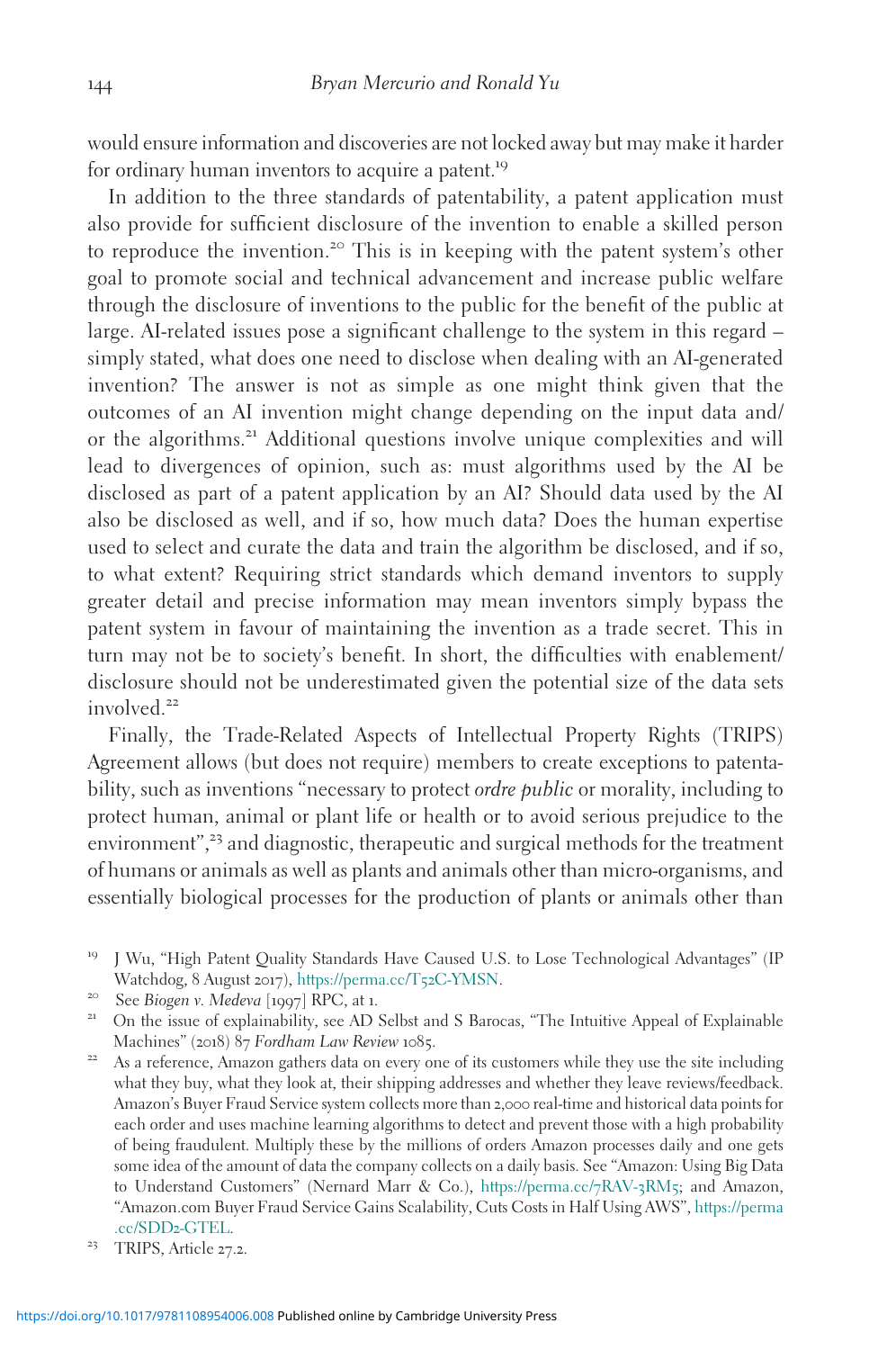non-biological and microbiological processes.<sup>24</sup> While these lines may appear straightforward, the reality is not quite so simple and distinctions can be blurred.<sup>25</sup>

Compounding the issue is the fact that exceptions from patentability are defined at the regional and national level. In regard to AI, this raises issues involving software and business methods. These forms of invention are excluded from patentability in some nations, meaning that software or computer program-related inventions may be patentable in one jurisdiction but not in another.<sup>26</sup> The result of disunity could be more forum shopping whereby organizations, inventors or creators actively seek jurisdictions whose laws are more favourably disposed to protecting their inventions or creations, in this case created or generated by AI. Moreover, this connects to the issue of broader societal benefits resulting from inventions; if AI applications or algorithms are excluded from patentability, developers and organizations would essentially have no choice but to keep such AI as a trade secret, thereby undermining the goal of the patent system to disseminate technical knowledge.

To date, applications for patent protection when the inventor is named as an AI system have been rejected. For instance, the UK Intellectual Property Office (UKIPO), European Patent Office (EPO) and US Patent and Trademark Office (USPTO) all recently denied applications for patents that named an AI, called DABUS, as the inventor in December 2019, January 2020 and April 2020, respectively. These applications, for a warning light and food container, were made on behalf of Stephen Thaler, CEO of Imagination Engines, by the Artificial Inventor Project.<sup>27</sup> In rejecting the application, the UKIPO hearing officer decided that the UK Patents Act 1977 requires an invention by a natural person.<sup>28</sup> The EPO likewise rejected the applications on procedural grounds as an application for a European patent must designate an inventor and "state the family name, given names and full address of the inventor". In so holding, the EPO found this requirement was consistent with a "clear legislative understanding that the inventor is a natural person" and consistent with EPO and national decisions.<sup>29</sup> Similarly, the USPTO held that the US patent statutes preclude interpretation of "inventor" to cover

- <sup>24</sup> Ibid., at Article <sup>27</sup>.3. Members must, however, provide for the protection of plant varieties either by
- patents or by an effective sui generis system or by any combination thereof.<br>25 Compare, for instance, the Canadian Supreme Court decisions in Harvard v. Canada [2002 SCC 76]<br>2011 S.C.R. 902, 2004 SCC 34.
- <sup>26</sup> For example, Art. 52 of the European Patent Convention states that computer programs are not patentable per se, but in the USA no specific exclusion of software from patentable subject matter exists. <sup>27</sup> As noted earlier, Stephen Thaler claims that the AI created the inventions autonomously and without
- human intervention.<br><sup>28</sup> See Intellectual Property Office, BL O/741/19, 4 December 2019, [https://perma.cc/HK](https://perma.cc/HK2V-6XFB)2V-6XFB.<br><sup>29</sup> See Grounds for the EPO decision of 27 January 2020 on EP 18 275 163, [https://perma.cc/T](https://perma.cc/T3NS-S2GV)3NS-S2GV;
- 
- Grounds for the EPO decision of 27 January 2020 on EP 18 275 174, [https://perma.cc/](https://perma.cc/6KTW-PL3C)6KTW-PL3C ("The designation of an inventor is mandatory as it bears a series of legal consequences, notably to ensure that the designated inventor is the legitimate one and that he or she can benefit from rights linked to this status. To exercise these rights, the inventor must have a legal personality that AI systems or machines do not enjoy").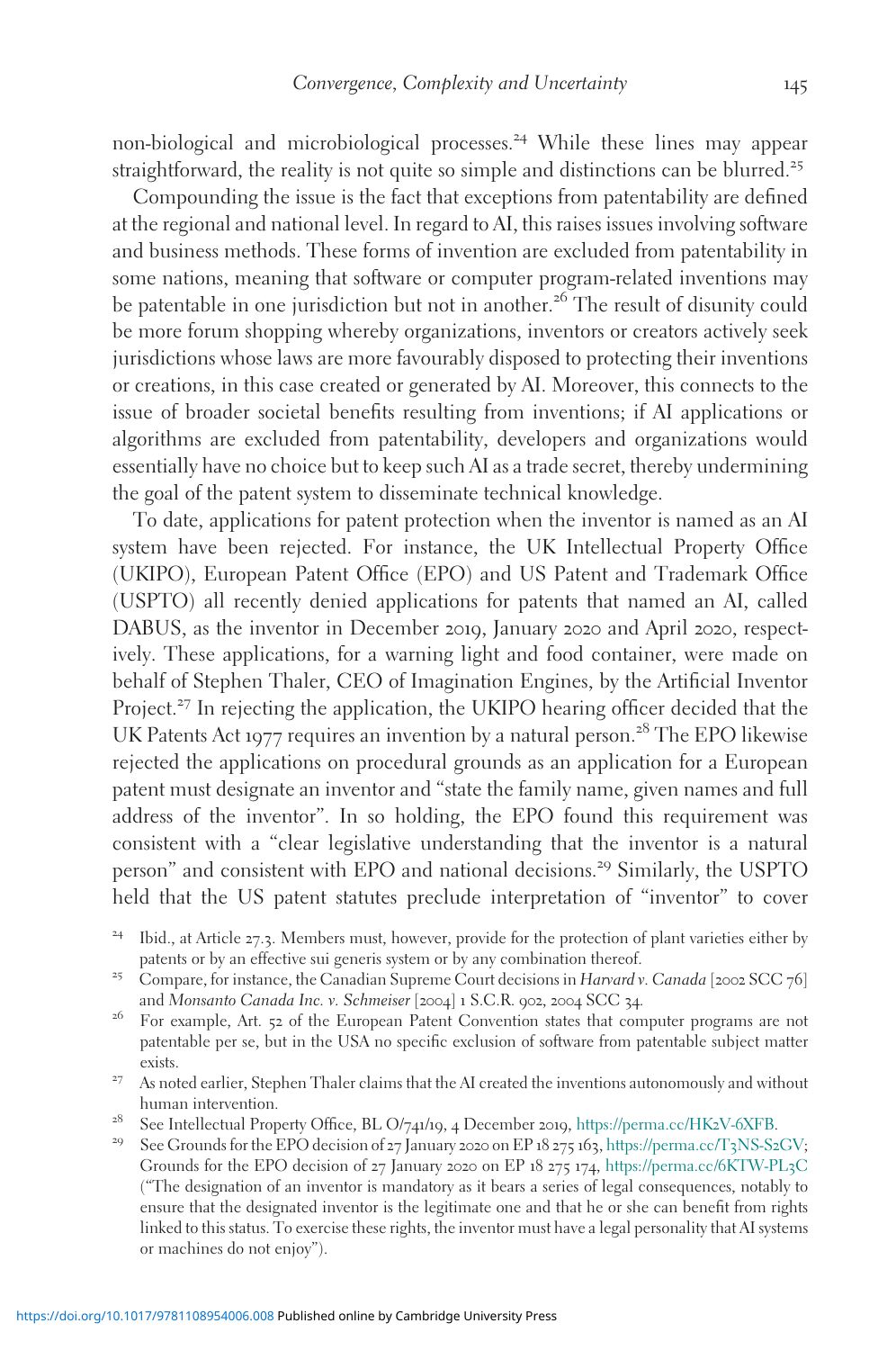machines because "the plain reading" of words such as "whoever", "himself", "herself" and "individual", as well as the requirement that an inventor executes an oath, is as a "person". The USPTO also cited US case law which holds that inventors cannot be states or corporations.<sup>30</sup>

This leaves trade secrets as the more likely avenue for protection of AI inventions. Trade secrets protect information that is secret, of commercial value, imparted in a situation of confidentiality and subject to reasonable efforts to protect its secrecy. In some ways, trade secrets better suit the companies which develop AI as such inventions do not require registration and can last indefinitely, provided they are kept secret.<sup>31</sup> Moreover, given the fast pace of development and difficulty in reverse engineering AI systems, companies are in fact increasingly relying on trade secrets to protect investments and developments in AI. AI companies also rely on trade secrets to protect their valuable algorithms given their inability to acquire patent protection for algorithms and reluctance to disclose the algorithm in a patent application, $3<sup>2</sup>$  and because copyright law protects expression and not the underlying idea behind an algorithm, effectively rendering copyright unsuitable for protecting the functional aspects of algorithms.<sup>33</sup>

While one cannot register a trade secret – doing so would itself alert others to its presence and provide for public disclosure – there are systems in place to prove the existence of a trade secret without disclosing the secret. An example of this is WIPO Proof, which provides tamper-proof evidence of the existence of a trade secret by providing a data- and time-stamped digital fingerprint of a digital file containing the trade secret and a repository of these fingerprints (which WIPO refers to as tokens).<sup>34</sup>

## B Copyright

The TRIPS Agreement (Article 9.2) states that copyright attaches to original works which are "expressions and not to ideas, procedures, methods of operation or

- <sup>30</sup> The USPTO also noted this was consistent with the approach to inventorship in the USPTO's Manual of Patent Examining Procedure. See M Hervey, "USPTO Denies Patent Application for Invention by AI" (Gowling WLG, 4 May 2020), https://perma.cc/96XJ-S4HW.
- <sup>31</sup> For background, see JC Frome, "Machines as the New Oompa-Loompas: Trade Secrecy, the Cloud, Machine Learning, and Automation" (2019) 94 New York University Law Review 706.<br><sup>32</sup> Companies go to great lengths to protect algorithms, not only with physical security and legal means
- such as non-disclosure agreements but also with technological methods for example, frequent changes to algorithms. In 2018 Google reportedly made 3,234 changes to its search algorithms (see "Google Algorithm Update History" (Moz), [https://perma.cc/J](https://perma.cc/J6Y5-H2DB)6Y5-H2DB). There are, however, some efforts underway to erode companies' reliance on trade secrets to protect, for example, algorithms. For example, at the time of writing, India proposed rules to require tech companies like Google, Amazon and Facebook to provide source code and algorithms. See R Montti, "Google Might Have to Give Algorithm Access to India" (Search Engine Journal, 6 July 2020), [https://perma.cc/ZJ](https://perma.cc/ZJ53-87KH)53-87KH.<br><sup>33</sup> This is often referred to as the idea–expression distinction (or dichotomy) which limits the scope of
- copyright protection by differentiating an idea from the expression or manifestation of that idea. Unlike patents, which may confer proprietary rights in relation to general ideas and concepts per se when construed as methods, copyright does not confer such rights.<br><sup>34</sup> "WIPO PROOF – Trusted Digital Evidence" (WIPO), [https://perma.cc/](https://perma.cc/5HDF-GSRJ)5HDF-GSRJ.
-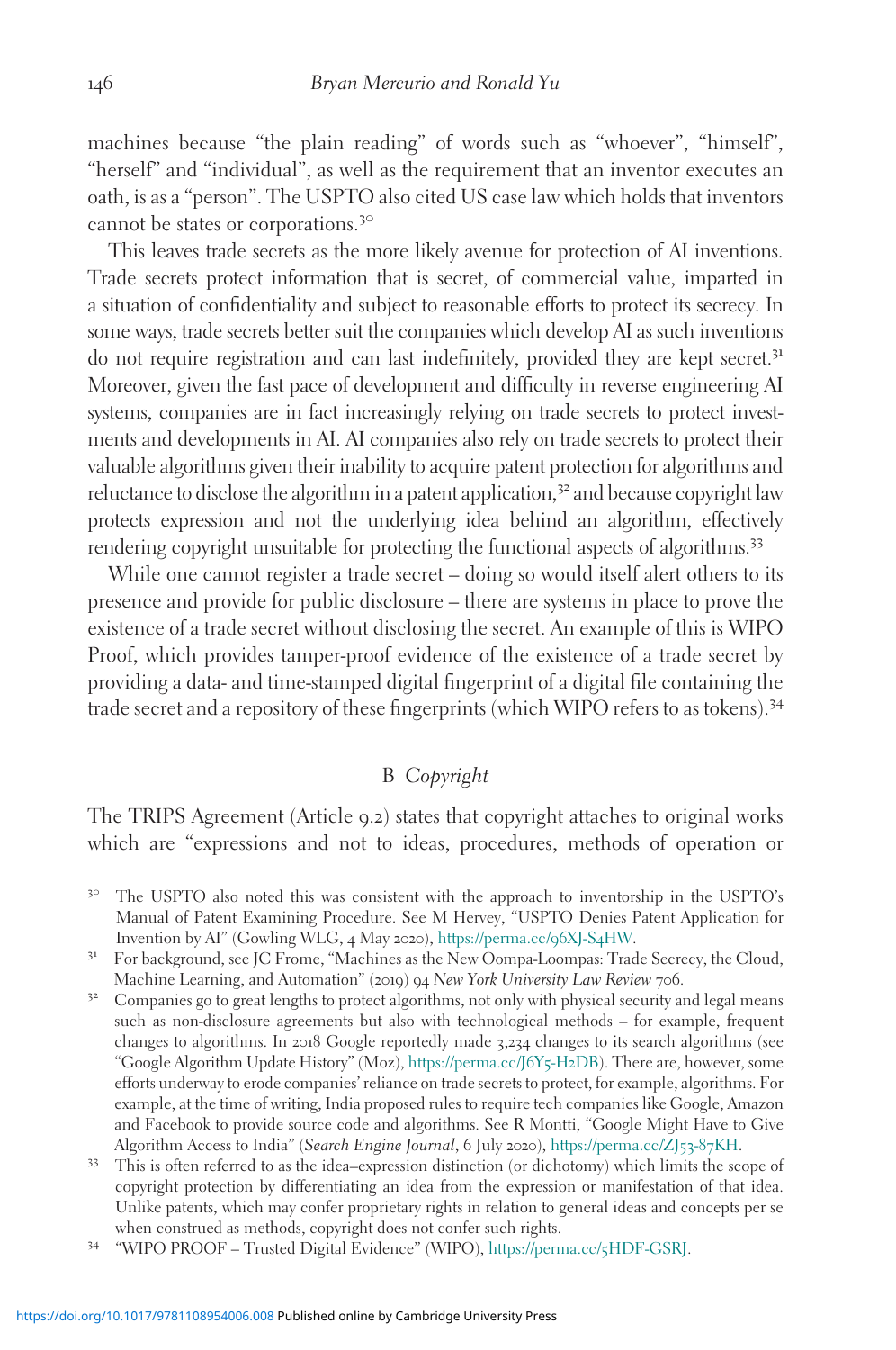mathematical concepts as such." In the context of software, this makes clear that expressions are protected, whereas the underlying ideas in the software or computer programs – that is, the AI algorithms and other processes – would not be eligible for protection.

Originality (which is different from the novelty standard in patent law which requires that the invention not be part of the prior art) – the aspect of a created or invented work that makes it new or novel, and thereby distinguishes it from reproductions, clones, forgeries or derivative works $35$  – remains a basic prerequisite in copyright law.<sup>36</sup> The question in regards to our inquiry is whether an AI-generated work can be regarded as original. The Berne Convention references "authors",<sup>37</sup> which may not be determinative but perhaps lends itself to the conclusion that there must be a human involved in the process. Indeed, courts in several countries have interpreted originality as requiring a fairly significant degree of human ingenuity. For instance, in the famous case of Naruto v. Slater, the 9th Circuit Court in the USA held that " $[t]$ o qualify as a work of 'authorship' a work must be created by a human being".<sup>38</sup> In that case, it was not enough for a photographer to place cameras in strategic locations and tempt the animals to pick up the camera and take pictures. Likewise, in Acohs Pty Ltd v. Ucorp Pty Ltd the Full Federal Court of Australia found that data sheets created by a computer program (a simple data-collecting mechanism) were not subject to copyright because there was not a sufficiently involved human author.<sup>39</sup>

These judgments indicate that copyright over computer programs and software will generally vest with whoever created the source code of that software. Likewise, content generated by "AI-like" software which performs functions based on programmed rules but without exhibiting true intelligence or originality, for example a "smart-home" device that can dim lights or check the weather forecast on command, would likely remain the copyright of the author of the program's code or the person making the input. The same would likely apply for programs used as part of an artistic or technical process but which are ultimately controlled by human choices.

- 
- <sup>35</sup> "Originality in Copyright" (US Legal), [https://perma.cc/](https://perma.cc/4NH7-XD9W)4NH7-XD9W.<br><sup>36</sup> J Dratler and SM McJohn, *Intellectual Property Law: Commercial, Creative and Industrial Property*
- (vol. <sup>1</sup>, New York, Law Journal Press, <sup>2006</sup>), at <sup>5</sup>–71. <sup>37</sup> The Berne Convention deals with the protection of works and the rights of their authors. Its first paragraph states: "The countries of the Union, being equally animated by the desire to protect, in as effective and uniform a manner as possible, the rights of authors in their literary and artistic works." See "Berne Convention (1971 Paris Act plus Appendix), Berne Convention for the Protection of Literary and Artistic Works", [https://perma.cc/](https://perma.cc/6WWA-8Q9J)6WWA-8Q9J.<br><sup>38</sup> Naruto v. Slater, No. 16–15469 (9th Cir. 2018), where the US 9th Circuit Court affirmed the district
- court's dismissal of copyright infringement claims brought by the People for the Ethical Treatment of Animals (PETA), which filed suit as a friend to Naruto the crested black macaque, alleging copyright infringement over selfies he took on a wildlife photographer's unattended camera. <sup>39</sup> Acohs Pty Ltd v. Ucorp Pty Ltd (2012) <sup>201</sup> FCR <sup>173</sup> (Full Federal Court).
-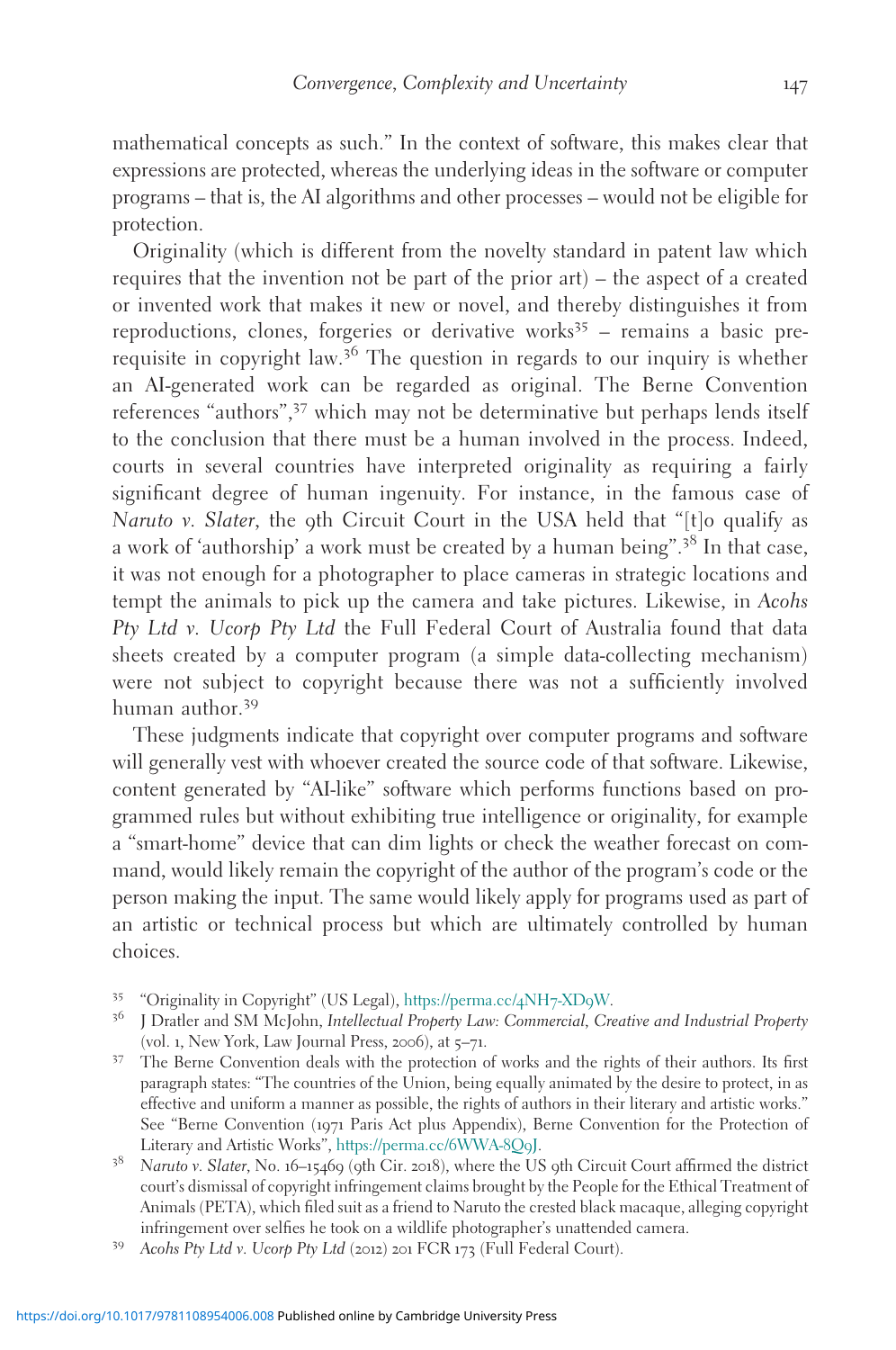That being the case, while the creator of the AI program would retain copyright over original source code, that individual may have no rights to original work created by the software that they did not envision or program. Thus, for instance, while the source code of an AI program designed to create original music or generate business recommendations would be subject to copyright, the decisions and work generated by that AI may not be copyrightable if there is not a sufficient level of human input. The more distant the human involvement from the ultimate original work (as the AI continues to evolve), the less likely it would be that copyright would attach to the individual.

Whereas the US Copyright Office and others apply a "human authorship policy" that prohibits copyright protection of works that are not generated by a human author, $4^{\circ}$  not all jurisdictions concur with this interpretation. For instance, UK law acknowledges the possibility that works could be "computergenerated"<sup>41</sup> and provides that the author of a computer-generated work is deemed to be the person "by whom the arrangements necessary for the creation of the work are undertaken".<sup>42</sup> Interestingly, China may also be heading towards protection for AI as a court decision in Guangzhou in January 2020 awarded RMB1500 in damages for infringing a financial article written by Tencent's robot Dreamwriter without authorization: "the article's form of expression conforms to the requirements of written work and the content showed the selection, analysis and judgment of relevant stock market information and data ... the article's structure was reasonable, the logic was clear and it had a certain originality".<sup>43</sup> What remains unclear in jurisdictions which hold that AI-generated work can enjoy copyright protection is, among other things, whether such protection extends to other related copyright rights such as sound recordings, broadcasts, performances or adaptations. This is an important question, but as of yet undecided and untested.

Yet another interesting question is whether copyright law ought to be used to regulate deep fakes – the generation of simulated likenesses of persons and their attributes, such as their appearance or voice.<sup>44</sup> Deep fakes raise complicated copyright questions such as whether deep fakes created by information that may be copyright protected should benefit from copyright, and if they should, to whom the copyright in the deep fake should belong; and whether the person whose likenesses

- <sup>40</sup> R Abbott, "The Artificial Inventor Project" (WIPO Magazine, December <sup>2019</sup>), [https://perma.cc](https://perma.cc/AZR4-N86Y)
- <sup>41</sup> Defined as "generated by computer in circumstances such that there is no human author of the work" (Copyright Designs and Patents Act 1988 (UK) Sec. 178).<br>  $\begin{array}{ll}\n\text{4.4} & \text{4.5} \\
\text{5.6.5} & \text{6.6} \\
\text{6.7} & \text{7.7} \\
\text{7.8} & \text{8.7} \\
\text{8.9} & \text{9.8} \\
\text{9.1} & \text{10.8} \\
\text{11.9} & \text{11.9} \\
\text{12.1} & \text{12.1} \\
\text{1$
- 
- 
- [Movie-Quality Face-Swapping Technology That Promises to Change Filmmaking](https://gizmodo.com/disneys-developed-movie-quality-face-swapping-technolog-1844202003)" (Gizmodo, 29 June 2020), [https://gizmodo.com/disneys-developed-movie-quality-face-swapping-technolog](https://gizmodo.com/disneys-developed-movie-quality-face-swapping-technolog-1844202003) -[1844202003](https://gizmodo.com/disneys-developed-movie-quality-face-swapping-technolog-1844202003).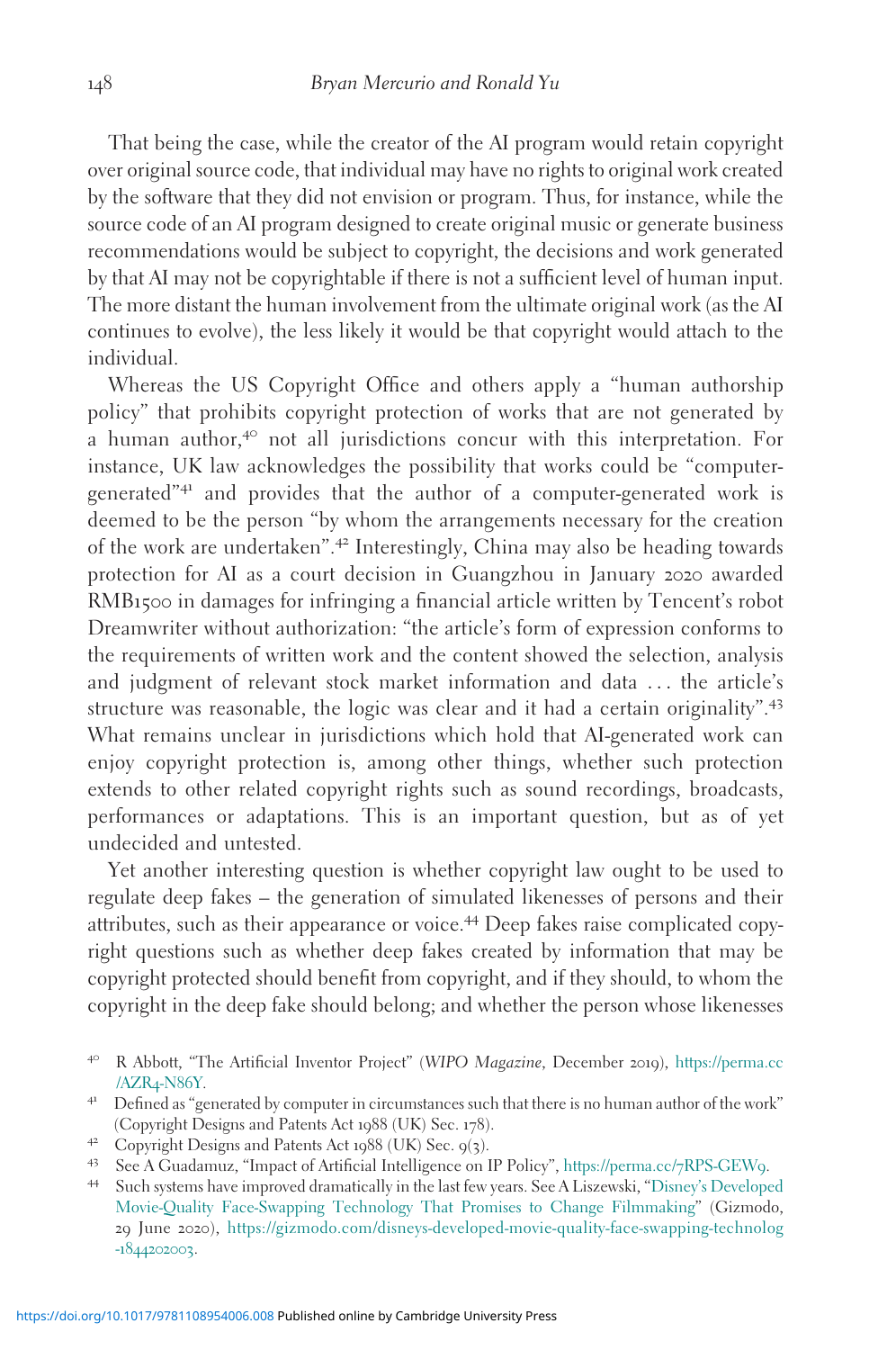and performances are used in the deep fake ought to receive compensation, and if so, how this could be done.

More fundamentally, other questions involving the term of protection and liability of the copyright owner will also need to be addressed. In terms of the former, many copyright laws provide specific periods of time during which the work and the rights arising thereof are legally protected that are usually determined in reference to the lifetime of the work's author, and exceptionally the work's first publication or transmission. The life of the author cannot be used when AI is the author, given the theoretically indefinite lifespan of the system,<sup>45</sup> but consensus has not yet emerged on the appropriate length of protection. In regards to liability, unlike an original work written by a person, some AI systems store their information in a form that cannot easily be read by humans or reverse engineered. Given this, it may be impossible to discover why a system made a particular decision or produced a particular output. In such cases, liability will likely attach to the person or entity that controls or directs the actions of the AI. This is difficult, however, and may not always be apparent where one party has created the AI and another has decided what data to put into it or what questions to ask it. In the interim, the practical reality is that business entities will need to ensure that there are contractual indemnities in place for any actions of the AI that infringe copyright work.<sup>46</sup>

#### C Intellectual Property in the Data

A thorough discussion of AI and IP cannot ignore the important issue of data, as there may be IP in the data and there certainly is IP in the systems that manage and handle data. Developers rely on vast troves of data in the initial training of AI systems as well as for personalization, product improvement or localization (i.e. adapting AI systems to work in a variety of different local conditions). Considerable resources must be spent finding suitable training data, correcting training errors or ensuring the data has not been corrupted (for example, by a cyberattack).

Yet IP protections for data are limited save for some sui generis legislation and the limited protection offered by copyright law for databases as collections.<sup>47</sup> In the USA, for example, databases may be protected by copyright law not as such but as compilations which are defined as a "collection and assembling of preexisting

<sup>45</sup> G Gurkaynak et al., "Questions of Intellectual Property in the Artificial Intelligence Realm" (2018) <sup>3</sup> The Robotics Law Journal 9.<br><sup>46</sup> Similarly, businesses will also need to ensure they know the source of the data used in the AI system to

avoid infringing third parties' IP rights or misusing confidential information. <sup>47</sup> Databases may be protected by copyright and under sui generis legislation; see, for example, the EU

Database Directive which defines a database as "a collection of works, data or other independent materials arranged in a systematic or methodical way and capable of being individually accessed by electronic or other means". The definition of database is sufficiently wide to include collections of material on the website. However, use of data by an AI has yet to be judicially tested and sui generis database rights are territorial. See G Smith, Internet Law and Regulation (5th ed., London, Sweet & Maxwell, 2020), at 2–110.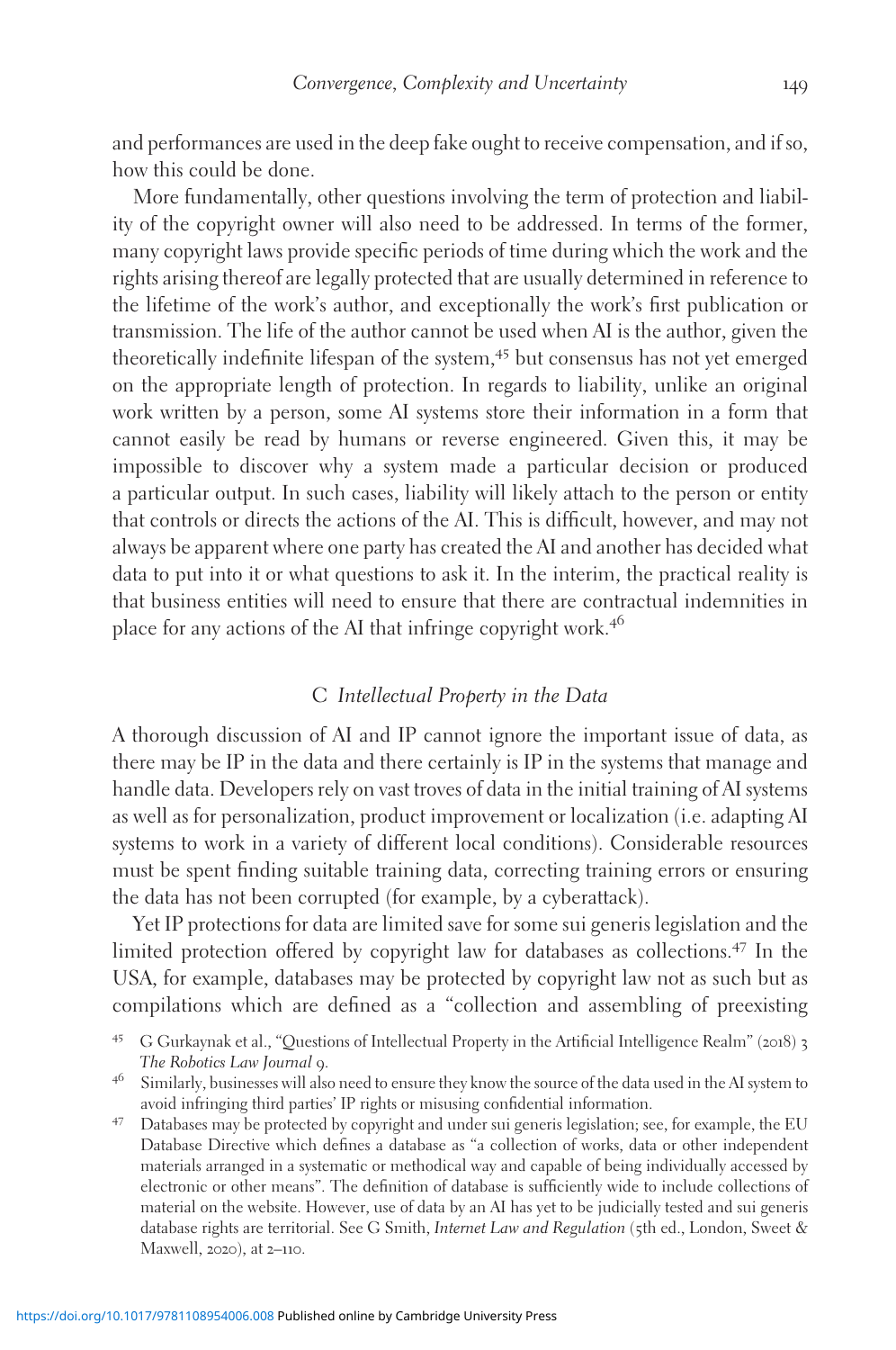materials or of data that are selected in such a way that the resulting work as a whole constitutes an original work of authorship".<sup>48</sup> Such protection is of limited value, however, as the US Supreme Court held that a compilation of facts is copyrightable only if the selection or arrangement "possesses at least some minimal degree of creativity".<sup>49</sup> Pre-existing materials or data included in the database therefore may be protected by copyright, or may be unprotectable facts or ideas.<sup>50</sup> In contrast, Europe grants copyright protection to databases which, as such, by reason of the selection or arrangement of their contents, constitute the "author's own intellectual creation". However, additional sui generis protection afforded under the Database Directive<sup>51</sup> is granted to reward the substantial investment of the database maker in creating the database and prevent free-riding on somebody else's investment in creating the database, and exists in parallel to the copyright protection on the structure of the database.<sup>52</sup>

That there is weak IP protection for data and no system of property rights raises numerous questions regarding the equity of current setups among AI companies that take freely provided data from individuals, then use this data to create products that those same individuals are charged to use.<sup>53</sup> This situation is analogous to the one lesser-developed countries experienced decades ago when they complained that developed countries had appropriated their traditional knowledge (TK)<sup>54</sup> without adequate compensation, thereby exacerbating the wealth gap between developed and developing countries.<sup>55</sup> TK does not enjoy IP protection, though sui generis legislation in some countries does grant protection. But unlike the international north–south divide that characterized the TK debates decades ago, the current debate on remuneration to data providers is both international and intra-national

- 
- <sup>48</sup> 17. U.S.C. § 101.<br><sup>49</sup> Feist Publications, Inc. v. Rural Telephone Service Co., 499 U.S. 340 (1991).<br><sup>50</sup> A fundamental principle of intellectual property law is that no one should be given a monopoly on facts, ideas or other building blocks of knowledge, thought or communication. See JE Cohen and WM Martin, "Intellectual Property Rights in Data", in DJ Richards, BR Allenby and WD Compton (eds), Information Systems and the Environment (Washington, DC, National Academy Press, 2001), at <sup>51</sup>. <sup>51</sup> Directive <sup>96</sup>/9/EC of the European Parliament and of the Council of <sup>11</sup> March <sup>1996</sup> on the legal
- 
- protection of databases. 52 J Debussche and J César, "Big Data and Issues and Opportunities: Intellectual Property Rights" (Bird & Bird, March <sup>2019</sup>), [https://perma.cc/](https://perma.cc/8S5Z-NVMQ)8S5Z-NVMQ. <sup>53</sup> A Yang, "Make Tech Companies Pay You for Your Data" (Los Angeles Times, <sup>27</sup> June <sup>2020</sup>), [https://](https://perma.cc/H7MD-MS7C)
- [perma.cc/H](https://perma.cc/H7MD-MS7C)7MD-MS7C. <sup>54</sup> According to WIPO, TK is a living body of knowledge passed on from generation to generation within
- a community. It often forms part of a people's cultural and spiritual identity. See "Traditional
- 55 A comprehensive review of IP and TK is beyond the scope of this chapter, but for additional information see T Cottier and M Panizzon, "Legal Perspectives on Traditional Knowledge: The Case for Intellectual Property Protection" (2004) 7 Journal of International Economic Law 371; G Dutfield, "Protecting Traditional Knowledge: Pathways to the Future" (2006) ICTSD Issue Paper No. 16; and S Ragavan, "Protection of Traditional Knowledge" (2001) 2 Minnesota Intellectual Property Review 1.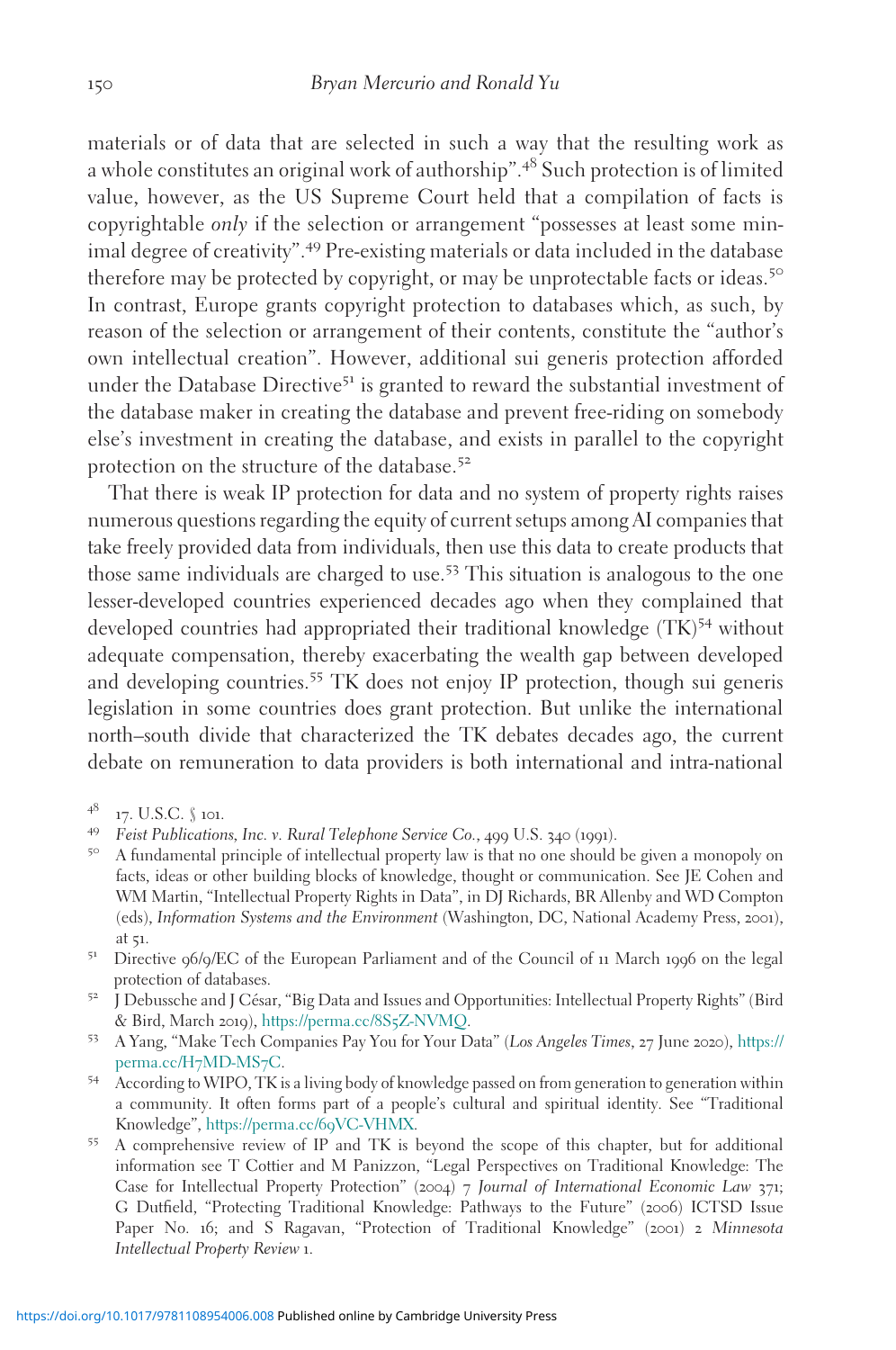(though the challenge now could be characterized as a struggle between the tech giants who have both the data and the technological infrastructure and those companies who do not possess such assets).

Granting property rights in the data raises a host of challenging issues, which are raised but not analysed here, including adequate compensation for use, restriction on use (and whether prevention of data transfer without compensation falls afoul of obligations undertaken in free trade agreements) and whether and the extent to which property rights in data hinder innovation. Another IP-related aspect to data worth considering is that there is IP in the form of know-how (or other trade secrets) in the use of data for AI. Because of the growing liability concerns and other issues associated with faulty AI systems,<sup>56</sup> organizations employing AI systems will need to become more careful about the implementations of such systems, and will need to ensure the quality of the data used to train and update such systems to ensure that the data is appropriate for the task at hand, that it was not tampered with and that it is accurate (the last point is a problem given that the sources of data companies rely upon for, say, digital marketing may be suspect).<sup>57</sup> Thus there is IP in the curation of data – to ensure the data has been validated, is appropriate for the purpose at hand and has not been tampered with – as well as IP in the creation of AI applications and deployment of AI technologies (that may be protected by IP rights or block their use by others' IP rights). The importance of these IP-related data issues will only grow in relevance, yet current levels of protection are limited and it is uncertain whether greater levels of protection would lead to clearer outcomes or enhanced levels of innovation.

## D The Profound Question

IP refers to creations of the mind<sup>58</sup> used in commerce, and the IP system is designed to encourage creation and invention and reward creators and inventors through IP rights. As per Stephen Thaler's claim that an AI is capable of autonomously creating a patentable invention (DABUS) without any human intervention, the most fundamental question which requires resolution is whether AI's lack of corporeal

<sup>56</sup> For example, a faulty facial recognition match led to a man's arrest for a crime he did not commit. K Hill, "Wrongfully Accused by an Algorithm" (New York Times, 25 June 2020), [https://perma.cc](https://perma.cc/23BC-87T3)  $/23BC-87T3$  $/23BC-87T3$  $/23BC-87T3$ .<br><sup>57</sup> For example, much of the data used by digital marketers to profile users was actually created by AI bots

and not human users. See A Fou, "Are Marketers Wasting Money on Adtech Myths?" (Forbes, 4 June 2020), [https://perma.cc/](https://perma.cc/4JA9-MEDB)4JA9-MEDB.<br>
<sup>58</sup> Interestingly, the question of what constitutes a "mind" has not arisen in recent discussions of AI and

IP. Does "mind" refer to a single monolithic mind which characterizes human and most AI systems, a symbiosis of human minds and AI, a hive mind or swarm intelligence? This is beyond the ambit of this chapter, but for more information see L Rosenberg, "The Rise of the Human Hive Mind, Disruption Hub" (Disruption Hub, 28 June 2017), [https://perma.cc/](https://perma.cc/8L72-5CTL)8L72-5CTL; and G Beni and J Wang, "Swarm Intelligence in Cellular Robotic Systems", in P Dario, G Sandini and P Aebischer (eds), Robots and Biological Systems: Towards a New Bionics? (Berlin, Springer, 1993), at 703–712.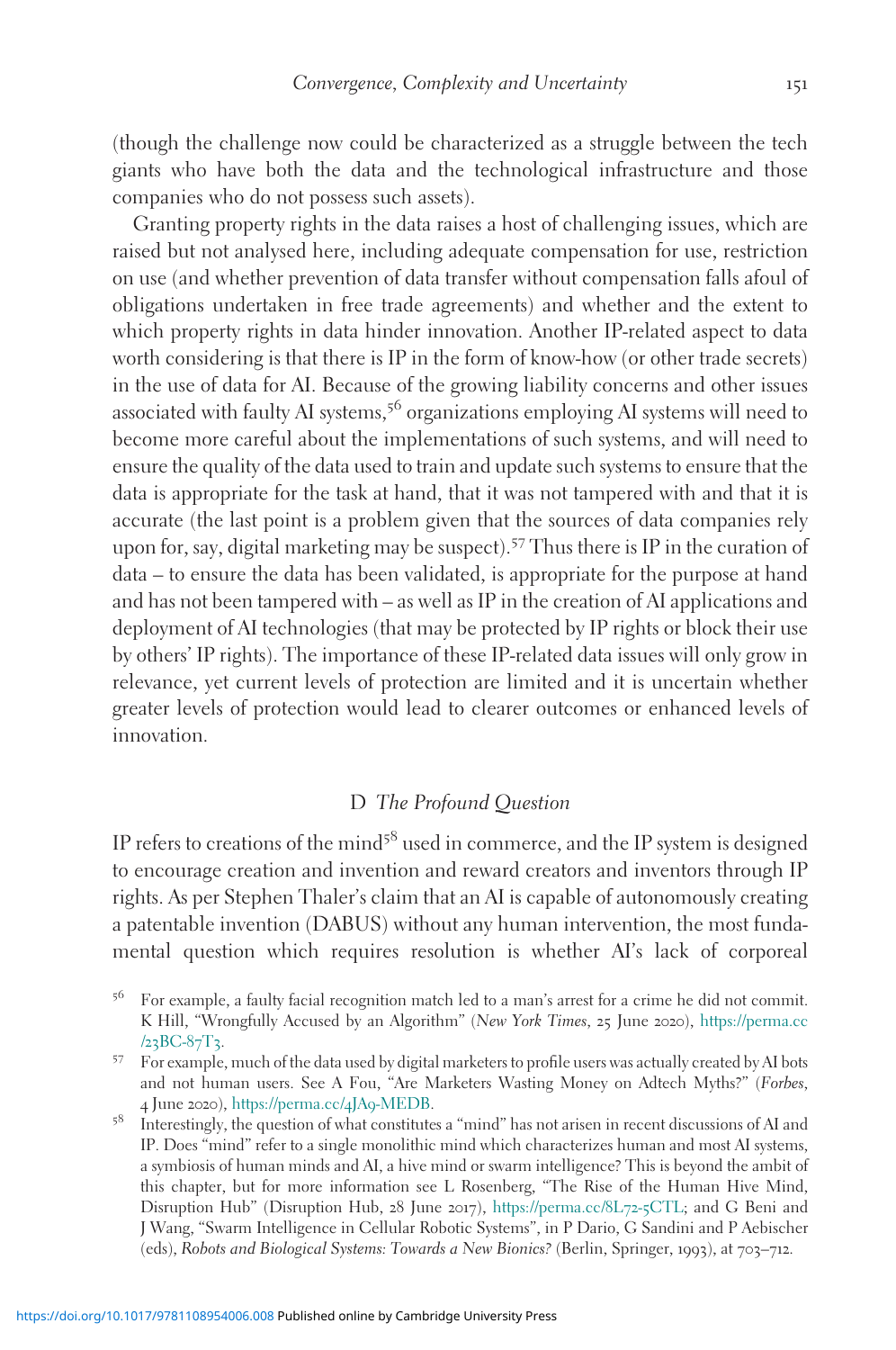existence is sufficient to deny it IP rights. This conundrum forces us to confront a related question – is the IP system, which until now has been intimately associated with the human creative and inventive spirit with its respect and reward for the encouragement of human innovation and creativity – more about advancing creative and technological progress or upholding human rights?

Dr Francis Gurry, immediate past Director General of WIPO, noted that "intellectual property is key to economic development",<sup>59</sup> and studies have shown that IP rights benefit developing as well as developed nations.<sup>60</sup> There have always been developmental and commercial aspects to IP, even with the fundamental objective of the patent system being to encourage investment of human and financial resources and risk taking in generating inventions that may positively contribute to the welfare of a society, promote creations, distinguish the origin of goods and services and prevent consumer confusion.<sup>61</sup> Even national constitutions promote IP; for example, the American Constitution's Patent and Copyright Clause states that "[The Congress shall have power] to promote the progress of science and useful arts, by securing for limited times to authors and inventors the exclusive right to their respective writings and discoveries";<sup>62</sup> AI could undoubtedly increase the pace of innovation and creation.

There is potential benefit to the signalling value of protecting the IP of AIgenerated creations and inventions, including that jurisdictions which permit the registration of IP rights to an AI for its inventions or creations would be seen as proinnovation and perhaps attract more development, investment and employment opportunities. Likewise, a lack of IP protection for AI-generated inventions might discourage companies from investing in AI technologies and prevent breakthroughs in important areas like drug discovery.<sup>63</sup>

What is certain is that a lack of protection will lead to greater use of trade secrets, which could serve to further retard innovation and knowledge dissemination. While limiting the use of trade secrecy could potentially mitigate this potential problem, attempts to do so could violate obligations undertaken in free trade agreements<sup>64</sup> and

- 
- Review 65.<br><sup>61</sup> WIPO Secretariat, note 3 above.<br><sup>62</sup> US Constitution, Article I Section 8, Clause 8.<br><sup>63</sup> See Chan, note 12 above.
- 
- <sup>64</sup> The Intellectual Property Chapter of the recently negotiated United States-Mexico-Canada Agreement (USMCA), also referred to as the "new NAFTA", contains the most comprehensive treatment of trade secrets in any free trade agreement, with provisions against the misappropriation of trade secrets, the possibility for criminal and civil procedures, penalties and remedies, prohibitions against impeding licensing of trade secrets, judicial procedures to prevent disclosure of trade secrets during the litigation process and penalties against government officials for the unauthorized disclosure of trade secrets. See USMCA, Section I (Article 20.69–20.77).

<sup>59</sup> "Intellectual Property Key to Economic Development" (Zimbabwe Situation, <sup>5</sup> November <sup>2019</sup>), [https://perma.cc/M](https://perma.cc/M3QT-CXY5)3QT-CXY5.<br><sup>60</sup> JM Barnett, "Patent Tigers: The New Geography of Global Innovation" (2017) 2 Criterion Journal on

Innovation 429. For a more nuanced view, see B Mercurio, "Reconceptualising the Debate on Intellectual Property Rights and Economic Development" (2010) 3 The Law and Development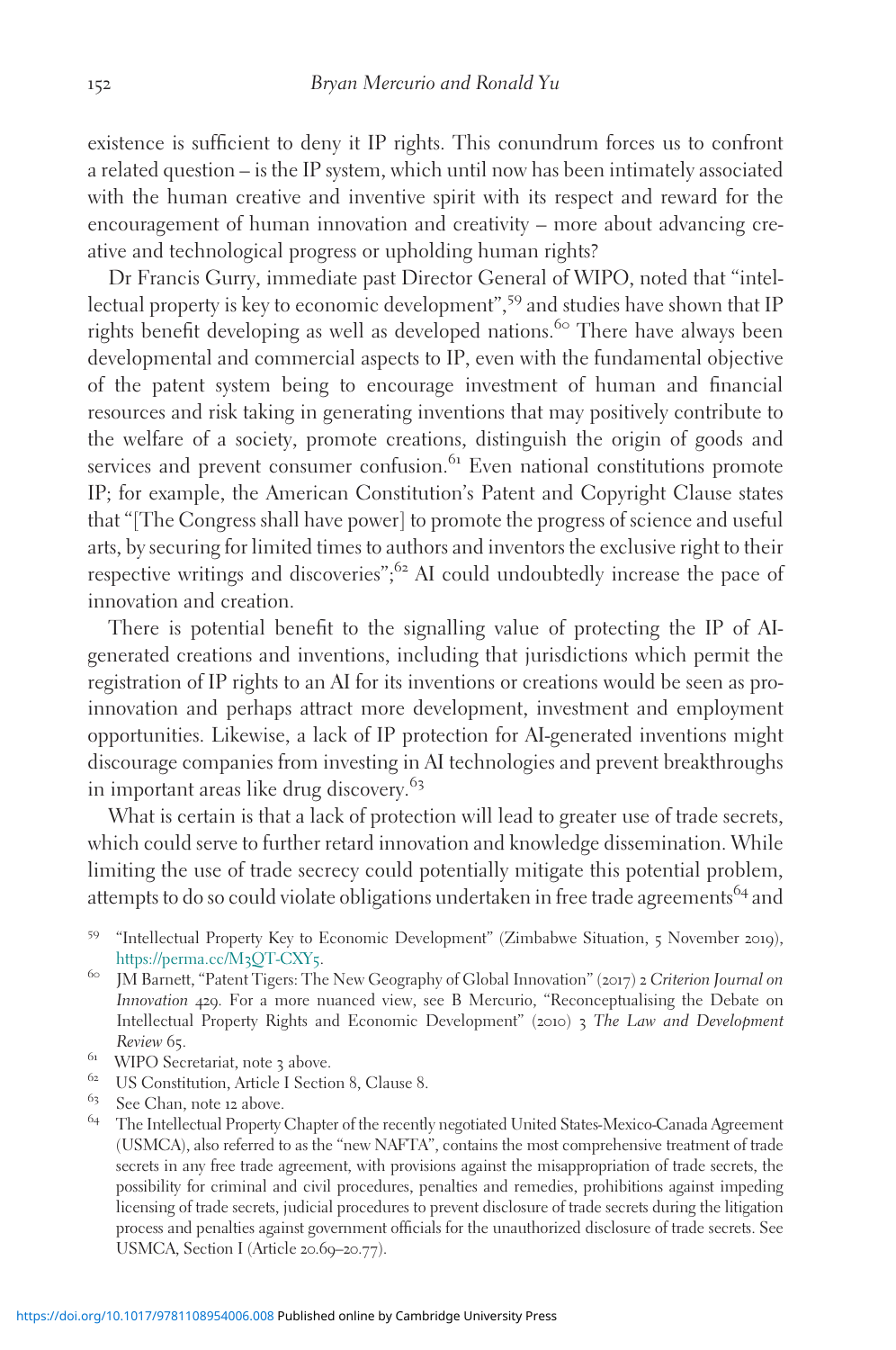would definitely meet fierce resistance by tech giants and other AI companies dependent on the protection of confidential algorithms and other information for business pursuits. Moreover, countries considering weakening trade secrecy laws would do well to remember India's past attempt to emasculate trade secrecy – when India attempted to force Coca-Cola to release its secret recipe under its Foreign Exchange Regulation Act of 1973, Coca-Cola refused and simply left the country.<sup>65</sup>

But the question remains unanswered whether prioritizing innovation and creation over people is fair or wise. As AI continues to increase in sophistication, society may be unwilling to sacrifice individual rights at the altar of innovation. Industry promises to protect the rights of marginalized groups and individuals, but such promises often ultimately ring hollow as history has shown that such self-regulation can be woefully inadequate at protecting people, particularly those in marginalized communities who are frequently targeted by manipulation campaigns.<sup>66</sup> Furthermore, in times of global economic crisis the priority may be coping with the significant socio-economic challenges brought about by the COVID-19 health  $crisis$ <sup>67</sup>

In sum, there are countless legal, technical and policy arguments for and against ownership of IP by an AI in the areas of patents, copyrights, design rights and trade secrets, as well as questions regarding property rights in the data or whether to establish a sui generis system for original content, and posing one question in one area can generate many others elsewhere. At one level, there is no practical need to let an AI become an IP holder. After all, one could simply name a human in an application the way some companies designate their chief engineer in patent applications, even though the actual inventors were other employees; or it has been suggested that the system could treat AI as we would treat a pet, arguing that pets have intelligence and a certain level of autonomy but not legal personhood. Similarly, the AI operator legitimately controls, confines and possesses the AI during conception and thus ownership of the AI invention should be held by the AI operator, their employer (work-of-hire) or successor.<sup>68</sup> While the latter approach allows for easy identification of the origin of the invention and a true entity entitled to the exclusive right, it does not suffer from problems of wrongful credibility (i.e. truthfully showing the involvement of an AI, and avoiding divisive discussions of

<sup>65</sup> See [K Obermeier,](https://www.atlasobscura.com/users/kylieko?view=articles) "When India Kicked Out Coca-Cola, Local Sodas Thrived, Some Still Reign Today" (Atlas Obscura, 15 February 2019), [https://perma.cc/ESM](https://perma.cc/ESM8-R5A4)8-R5A4. Curiously, India may be attempting to do so again by requiring foreign tech companies to disclose their algorithms. See R Montti, "Google Might Have to Give Algorithm Access to India" (Search Engine Journal, 6 July 2020), https://perma.cc/DJ4V-NF5B.

<sup>66</sup> AccessNow, "Human Rights in the Age of Artificial Intelligence" (2018), [https://perma.cc/MC](https://perma.cc/MC4L-CMJD)4L-[CMJD](https://perma.cc/MC4L-CMJD). <sup>67</sup> The economic situation in Spain, for example, has deteriorated to the point that the country has

already taken steps to implement universal basic income. See K Ng, "Spain Approves National Minimum Income Scheme" (*Independent*, 29 May 2020), [https://perma.cc/Y](https://perma.cc/Y82L-HP8F)82L-HP8F.<br><sup>68</sup> ZW Lin, "Finding a Way Forward: Analyzing Approaches to Artificial Intelligence Inventorship" (IP

Watchdog, 20 June 2020), [https://perma.cc/Q](https://perma.cc/Q9XE-K7RK)9XE-K7RK.